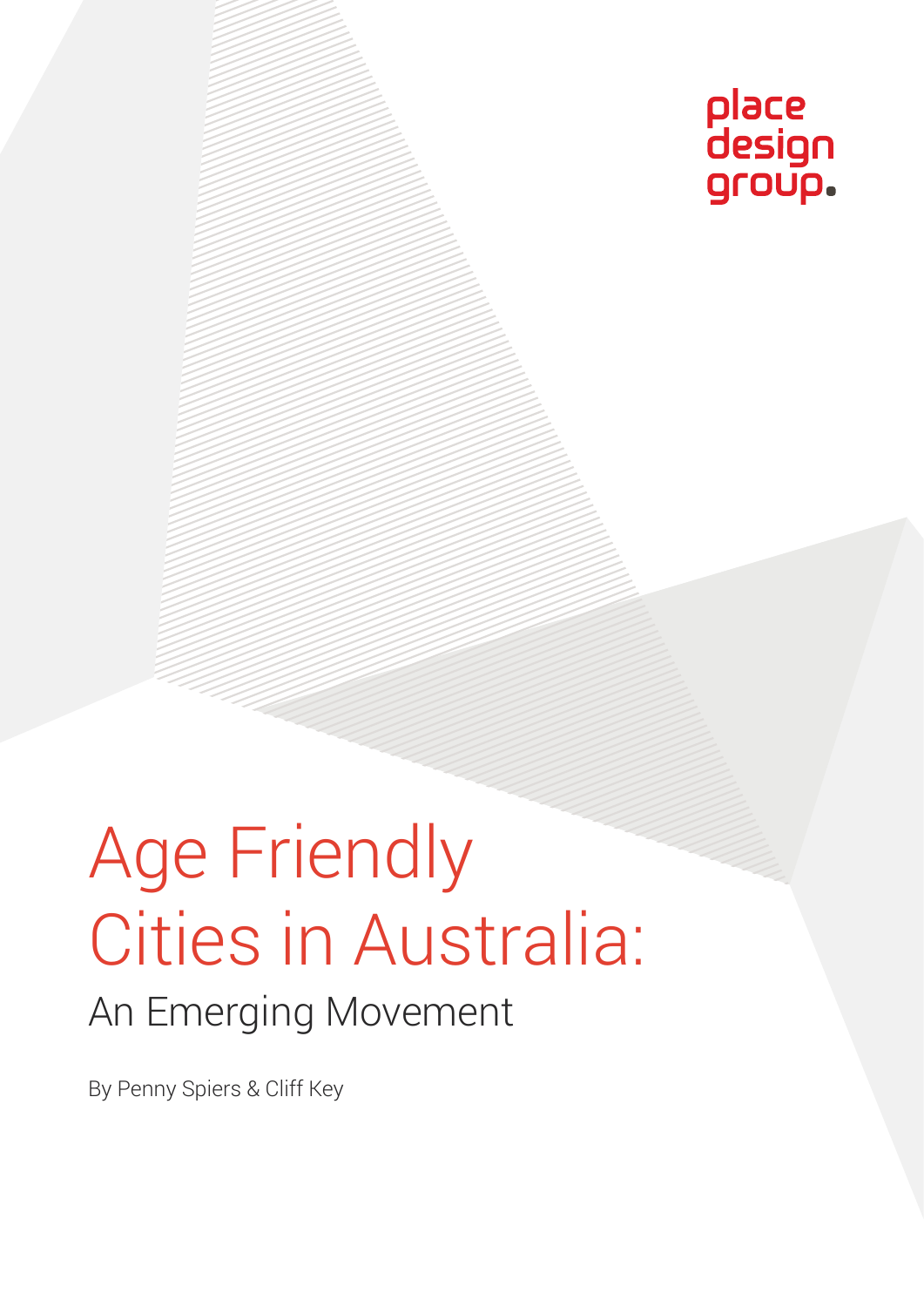

#### Penny Spiers Design Lead

Penny is a Registered Landscape Architect with over 15 years' experience. Her diverse professional background includes open space planning and design, urban design, master planning, landscape design, placemaking, heritage interpretation, detailed design, contract documentation and contract administration. She has extensive experience revitalising and developing parks, public open space, town centres, education settings and urban precincts. Penny is valued for her strategic visioning and design, master planning and community consultation skills. Penny delivers conceptual and developed designs that are well considered, inspired and responsive.



#### Cliff Key Design Lead

Cliff's design focus is centred on a passion for understanding why successful places work and recognising the importance of each location's unique context. With 15 years of experience in the development industry and extensive master planning knowledge in a wide variety of residential and mixed use contexts Cliff has played an integral role in the design and planning of successful communities in Australia and overseas including North America, the Middle East and New Zealand. Cliff has delivered cohesive urban design solutions for complex projects working as a key contributor within multidisciplinary teams. He has also been involved in the strategic positioning of projects and the negotiation of key issues with stakeholders. This involvement has given Cliff an excellent understanding of the design and development process providing initiative, creative thinking and commercial awareness.

#### place design group.

Australia China South East Asia

Follow us on

in of

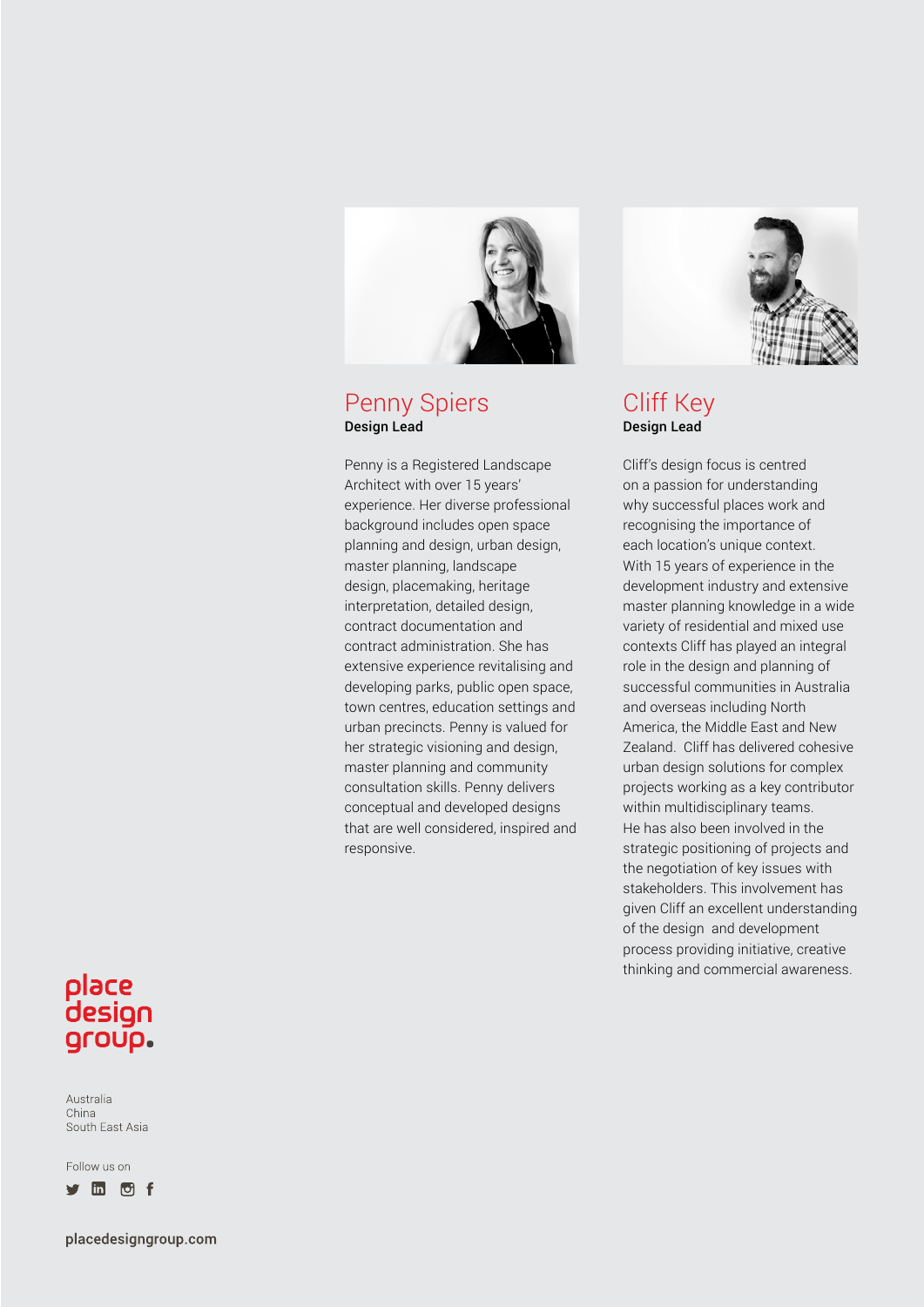### Introduction

Right now, we are living in an exciting period of change where it is accepted that so many aspects of our lives are continually evolving. One area of this significant global change that will continue to gain momentum is the trend of an 'ageing population'.

Yet as the 'baby boomers' move into their retirement and senior years, this fundamental change to the structure of our society and the challenges that present moving forward, are only now just starting to be given the attention they need and deserve by governments, policy makers and industry.

The publicised issues around ageing populations are often centred on countries such as Japan, but this is also an issue with significant relevance to Australia. In Queensland alone, the population aged 65 years and over in 2011 was 580,000 or 10.8% of the population.



*Source: Queensland Government (2016), Queensland: an age friendly community – Action plan*

In 2036, the population will more than double, growing to between 1.3-1.4 million people. By 2061 - the number of Queenslanders over 65 years of age will continue to boom to 2.6 million, making up 25% of the total population.

This significant increase is indicative of large scale population changes right across our country, and can't be ignored. It is important to recognise that Australia is currently in the early phase of a demographic evolution - something our cities have never experienced before, requiring an immediate need to go far beyond the common discussions we are currently having around our Australian health services.

At the recent International Federation on Ageing's 13th Global Conference in Brisbane, this complex subject was explored in great depth. A diverse field of international experts, researchers, and industry stakeholders demonstrated and discussed the wide spanning impacts this issue has on so many aspects of our society, nationally and globally.

The concept of an "Age Friendly City" was established by the World Health Organisation (WHO) in 2005 and has increasingly been adopted across the world as an accepted method of defining what our cities need to embed to facilitate healthy and active ageing.

As Australian Designers, we see the importance and inherent challenges in meeting the requirements of our ageing population. In essence, the success and liveability of our cities as better age-friendly places will be largely determined by the ongoing, improvement of our urban and suburban fabric.

This white paper serves to explore the issues within the Australian context: how the rapid expansion of our ageing population presents a variety of challenges around housing options, affordability, proximity to services, transport and community infrastructure; and the solutions that can be applied now to ensure we are well on our way to facilitating an Age Friendly built environment.



#### WHO Age Friendly Flower World Health Organisation

*"The WHO captures the broad elements of an Age Friendly City within eight domains, many of which are anchored to the form and function of our cities and neighbourhoods, enabling an ageing population to enjoy a high quality of life. Although all the domains are inter-related, it is apparent that housing, transportation, outdoor spaces and buildings capture tangible elements within our cities that largely enable or discourage the success of the other domains."*

#### Cliff Key and Penny Spiers

Place Design Group

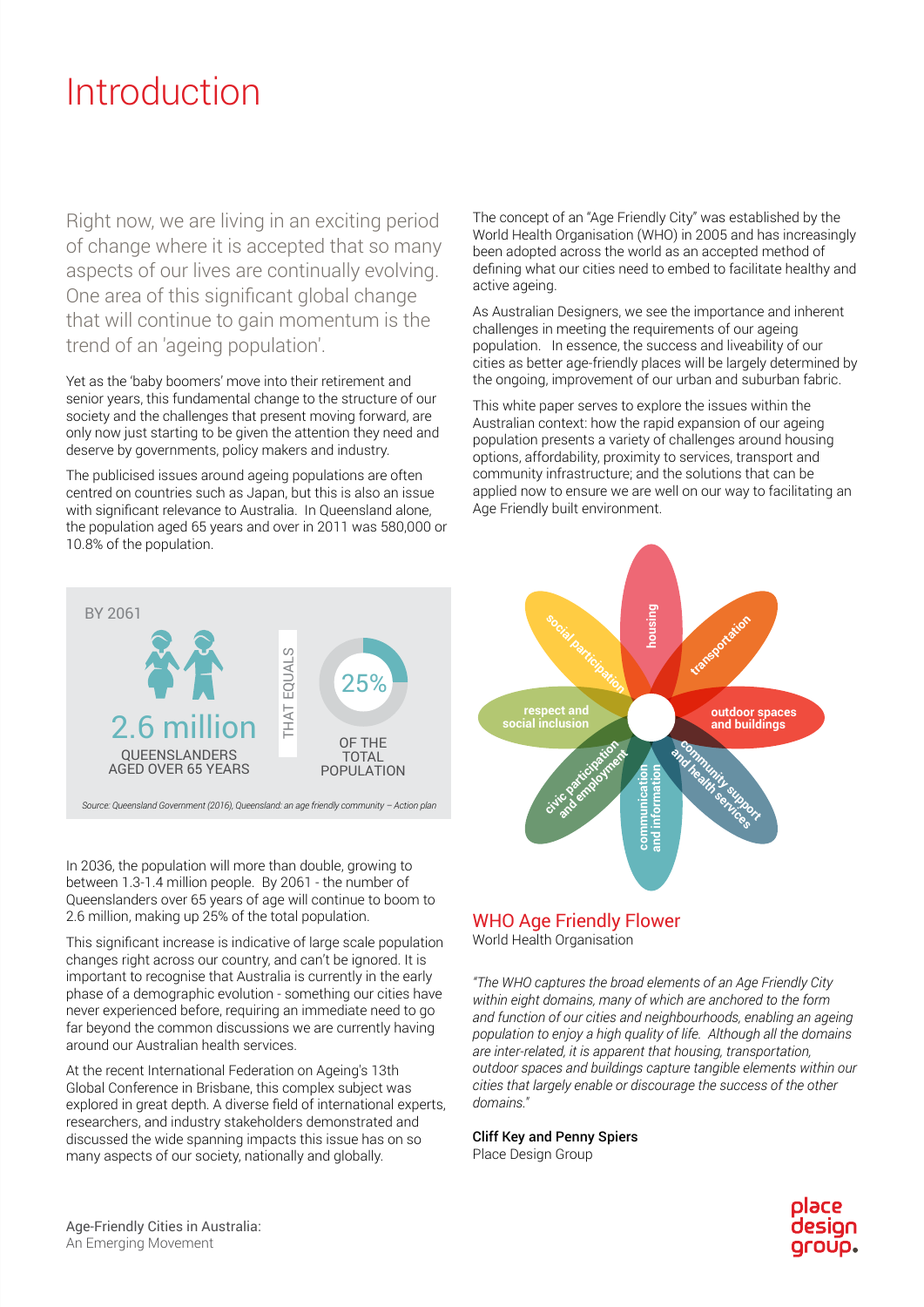## Engage with the Experience

Many different projects varying in scale and complexity were presented at this year's International Federation on Ageing's Global Conference. The projects that made a quantifiable difference within their local context all had a common factor -' active engagement with the ageing community'. "This commonality recognised that as a society, there is a large degree of knowledge and value that can be shared by connecting with the senior members of our communities. Unfortunately all too often, people over 65 years old feel that their opinions have not been heard or valued, so it was also recognised that moving forward, it is essential to better understand and meet their needs.

Several of the projects, varying from dwelling assessment through to streetscape interventions, involved interviews and community workshops targeted specifically at ageing groups, these often resulted in steering groups comprised of people over 65 years old to represent and drive the projects forward. Successful projects also engaged seniors to actively collect data, photograph and map elements they considered to be the good and bad within their community. Despite common misconceptions, participants were either keen to learn or already familiar with tablets and smart phones to collect this information.

This engagement has its most obvious relevance in established communities where there is an existing population of seniors, but it also has a big role to play in designing better age friendly spaces in new communities. Whether it is the design of a retirement community, individual dwelling or public park, there is an important role in actively gathering feedback from seniors that can enable evaluation of existing places and improve future age friendly projects.



*Source: http://www.agefriendlynyc.org/aid-pilot-east-harlem*



*Source: http://www.agefriendlyneighborhoods.nyc/age-friendly-neighborhoodsneighborhood-action-plans/*

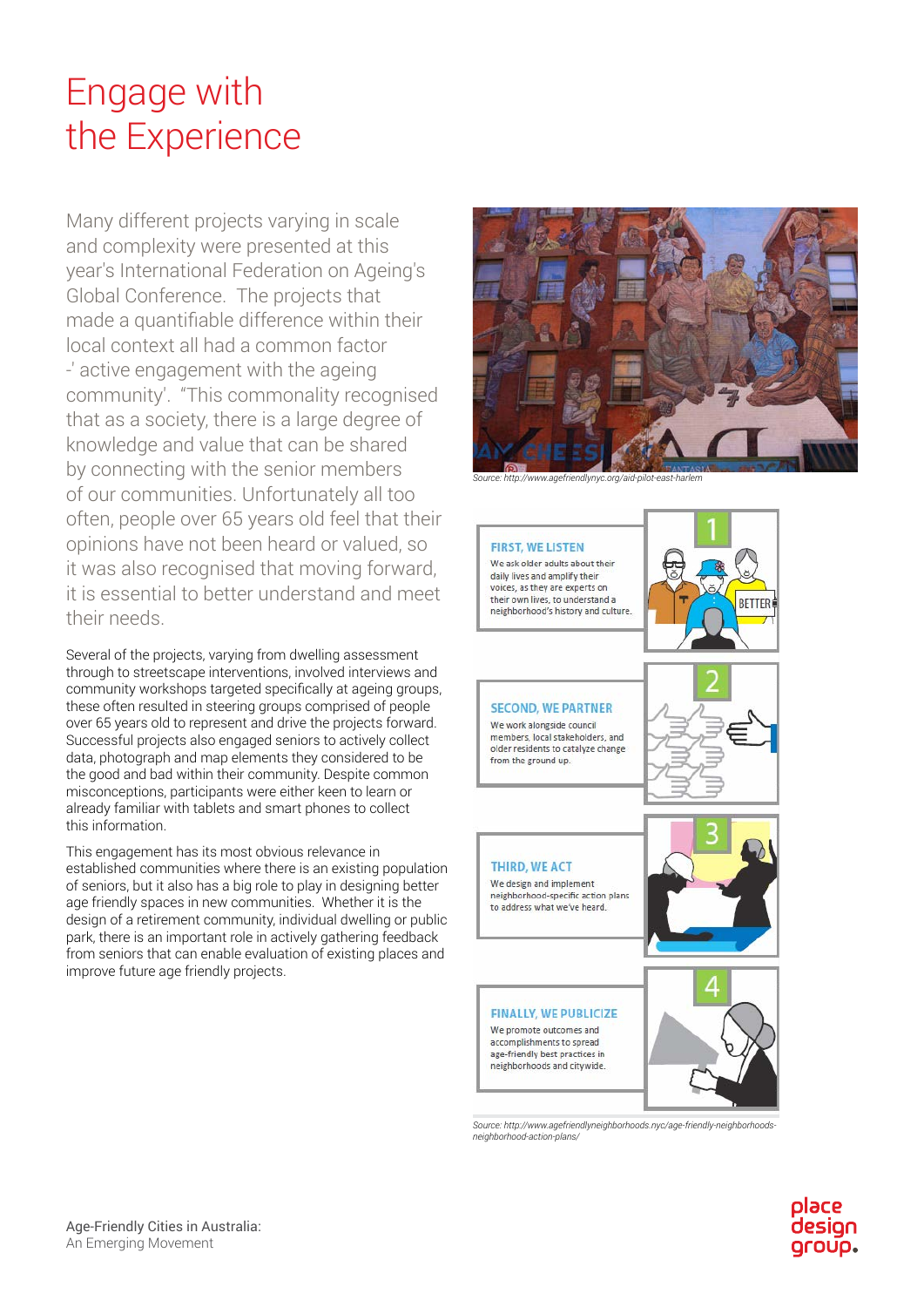#### Downsize to Where?

There is almost an expectation that older members of society will move out of their homes into retirement villages and other 'smaller' living formats. The reality is that there is in fact a significant portion of the ageing population who given the choice, would like to stay in their current home for as long as possible. This concept of choice and relevance has never been more prevalent on the Australian health care and supported accommodation agendas with the introduction of Australia's National Disability Insurance Scheme (NDIS) and Consumer Directed Care schemes (CDC).

However, as these too are also in their infancy and very early stages of change, there is still a real lack of options for our aging population to actually exercise that choice. For example, in the case that they do choose to downsize, the reality is that it will be to dwelling forms that are currently still in limited supply in Australia, lending reason to perhaps why there is currently limited turn over in this space.



Less than 10% of people over 65 years of age live in retirement villages or relocatable home parks, suggesting that these very specific development models appeal to a small portion of the market. This indicates that a very large proportion of the ageing population are living in the broader community and are choosing to stay a part of their community in this way, for the foreseeable future.

The general comment that 'baby boomers' are not moving out of their large family homes potentially reflects a lack of viable alternatives. Areas within our cities that offer amenity and lifestyle opportunities - something the 65+'s are very focussed on - are commonly dominated by new apartment developments comprising one and two bedroom dwellings less than 75-80sqm. Conversely, new detached housing is generally focussed on bigger being better, maximising bedrooms, bathrooms and floor space on an allotment. This has created a situation where our housing stock is missing a band in the middle of quality moderate sized dwellings.

Bruce Judd (UNSW) noted from his research that people over the age of 65 express interest in downsizing to dwellings between 100-150sqm with two or three bedrooms, enabling them to host grandchildren/guests or to accommodate their hobbies and interests. Preferably these dwellings are single level or easily accessible via lift in the case of apartments. This type of product whether it be a standalone house, townhouse or apartment does not feature heavily in new master planned communities or inner city renewal areas. Where these products are available, they are often packaged as premium apartments or townhouses falling outside of the affordable realm for many over 65 years of age.

With rapid expansion of this segment of the population. our existing and future neighbourhoods will need to better incorporate a greater diversity of residential product. Welldesigned, 'universally accessible' dwellings in this 'missing middle' could be the key to enabling our ageing population to downsize. This could be one step in a series of many that unlocks existing family homes and addresses a variety of other challenges in our housing market around the provision of new affordable dwellings for our ageing citizens who are entitled to the choice of downsizing.



*Halcyon Waters (Source: Place Design Group)*

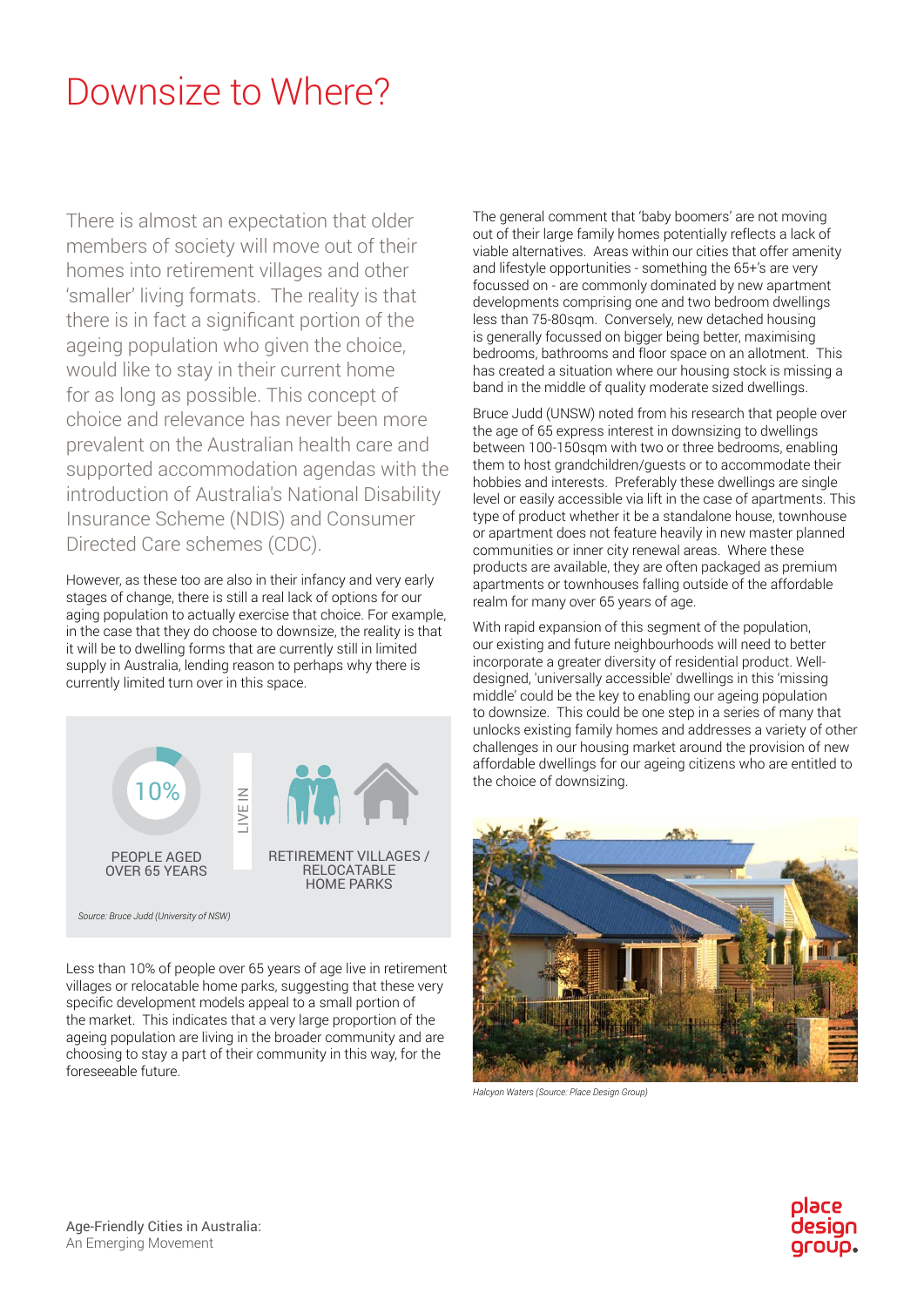# Accessible Local **Neighbourhood**

A recurring theme throughout this year's conference was the importance of having a strong local community and supportive neighbourhoods for those members over the age of 65 years.

Much of this was centred on making daily life for seniors manageable and also enjoyable. An increased ability to age within their existing community was also a significant element, affording them the option to retain existing, social relationships and networks.

To achieve these outcomes, it was identified that the basic elements of a local neighbourhood largely determined whether this was possible on not - in critical combination with an engaged community. This extended from high level master planning principles, such as the composition of land uses and movement networks through to detailed design issues.

Inherent in any successful place designed around the needs of the people who live within it, are a number of fundamental design principles. These included walkability; comfortable safe streets; and ease of access to local community destinations such as shops, parks, community facilities and public transport.

Although these outcomes are often planned and designed for the broader population, the older portion of a community is much more sensitive to the realities of partial or poor delivery. The conference reinforced why this is so important in an ageing context - although driving can remain a relevant part of a person's life as they age, there typically comes a time when their access will inevitably need to transition to walking and public transport. If the immediate local neighbourhood does not physically support this shifting need in accessibility, it can become a significant barrier to ageing in place.

The ability to move through a neighbourhood or city is something many of us take for granted and truly successful places do not only support this occurring by car. For a neighbourhood to facilitate elders who have transitioned past the use of their own vehicle, walking safely along public streets dictates the need for a combination of key elements to be comprehensively delivered.

Examples include even and complete footpaths clear of trip hazards, and frequent public seating for rest between destinations. Shade and shelter is essential to ensure comfort on the journey. Intersections need to incorporate kerb ramps and accommodate the speed with which elderly can cross -and seek refuge if necessary on large intersections. Public parks should also incorporate age-friendly components which encourage outdoor activity and interaction with the broader community.

Your response may be that these are all basic considerations, however if you take a walk around your local area focussing on these specific, age friendly details, it is likely you will see how poorly this is actually delivered in practice, whether it be existing suburbs and even in newly emerging areas.

It is clear that currently, local neighbourhoods are in need of individual assessments to then inform a better and a complete community network with 'no gaps', if they are to be considered true, age friendly places.

There are many examples around the world that demonstrate just how this can be done. When community spaces and places are assessed (often by local seniors) and improvements are made, there is a significant benefit that prevails for the local ageing population.

It is overwhelmingly clear that for an ageing individual to have the choice to move freely around a local neighbourhood goes a long way to address issues such as a lack of social participation, isolation and illness. It can make all the difference for an independent senior who chooses to continue to be active, included and feel like a relevant participant of the community.

This is why it is important that landscape and urban designers, developers, planners and local councils recognise and work to address the significant impact these issues can have on mobility for our ageing community.



*Source: https://extranet.who.int/agefriendlyworld/age-friendly-municipality-guide-to-implementing-the-age-friendly-municipality-initiative/*



*Source: www.aucklanddesignmanual.co.nz*

olace desian group.

Age-Friendly Cities in Australia: An Emerging Movement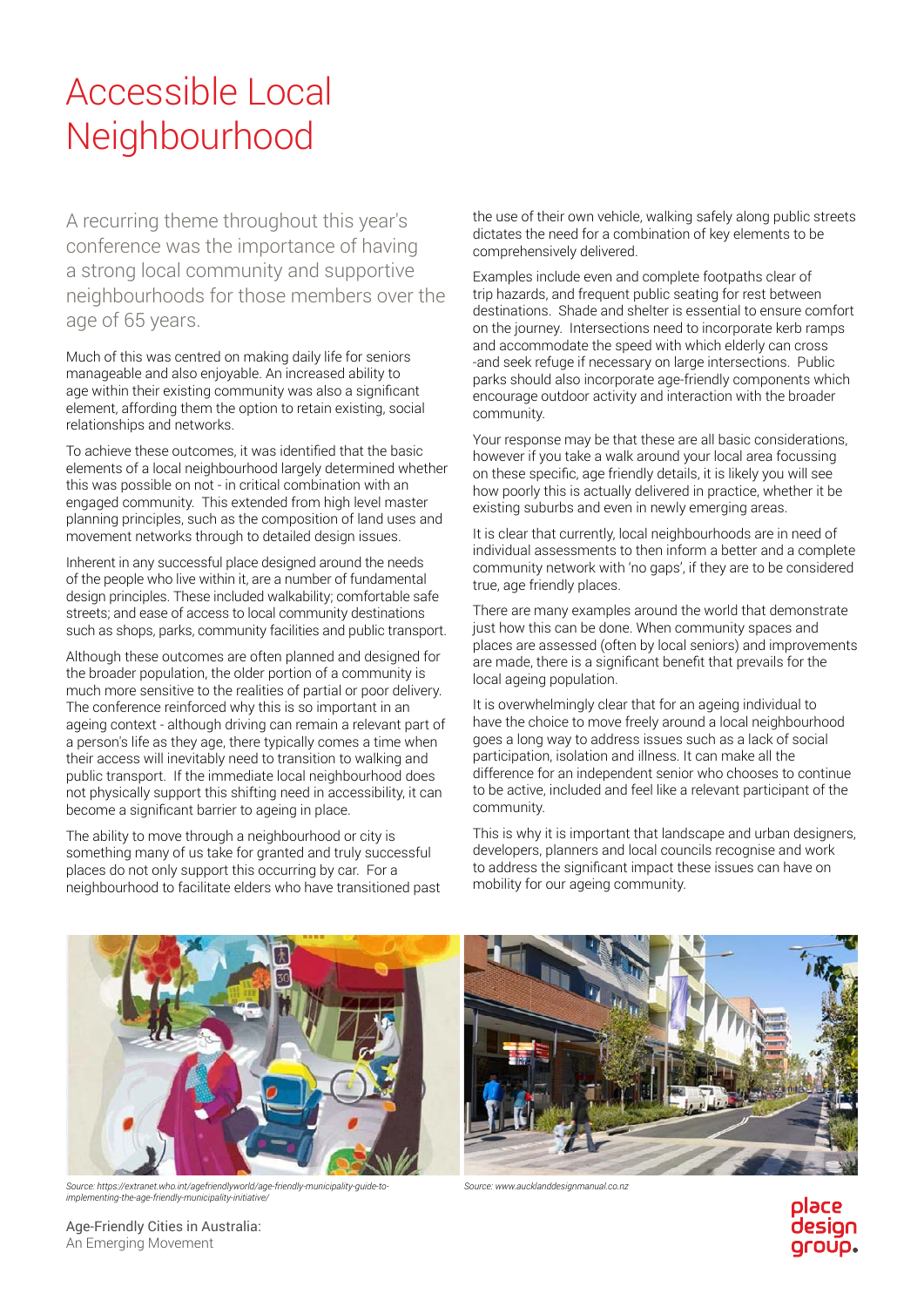# Healthy, Wealthy and Wise

It has been widely accepted that green space or nature endows restorative and healing powers to people of any age. This concept was first recognised in the work of renowned environmental psychologists, Rachel and Stephen Kaplan, dating back to the 1970's. Since then, this concept has been popularised and validated by an array of studies.

In the context of our current ageing population, research has progressed to a deeper focus which encompasses both the health benefits associated with access to, and the experience of, green space - with more recent studies conducted around the economic advantages gained as a consequence.

Whilst designers and planners should readily be able to argue for the health, social and environmental benefits of green infrastructure; substantiated, genuine deliberations around the economic imperative of access to green space within increasingly contested urban spaces or otherwise, serves as another weapon in our arsenal of justifications as to why we do what we do - and why we need to do it better.

Most recent studies along these lines explore the potential healthcare savings that result from improved physical or mental health due to the presence, or increased levels of, green space. Whilst there is some international evidence indicating significant economic benefits of green infrastructure, there still seems to be a scarcity of Australian studies on the subject (Bowen and Parry, 2015).

Nevertheless, we understand that open space or green infrastructure does facilitate physical activity and social interaction, targets obesity levels, reduces stress and anxiety, strengthens social networks and alleviates social isolation and loneliness.

Dr Sarah Gibney from the Health and Positive Ageing Initiative in Ireland presented a study at the conference illustrating exactly this. Over 10,000 elderly people participated, with the primary view to determine whether they were meeting the national guidelines for physical activity (based on the WHO's global recommendations).

The study demonstrated a direct link between social isolation and loneliness and environmental factors such as difficulty walking in the neighbourhood and access to public transport. The concern over loneliness is further warranted, with broader medical evidence now connecting loneliness to other elements such as increased blood pressure, a decline in the quality of life and even excess mortality.

In terms of the local/built environment, the study also revealed it had a profound impact on physical activity for participants, with three critical factors being:

- 1. The availability and accessibility of recreational spaces,
- 2. The experience of crime, and
- 3. The perception of safety.

Further to this, a partnership in Israel between the University of Haifa and the Association for Planning and Development of Services for the Aged, the 'Golden Path' project also illustrated interesting, relative findings.

Residents were engaged to become actively involved in improving the accessibility of their neighbourhoods, mapping age-friendly conditions on walking routes around ten neighbourhoods in the city. Participants documented impediments to walkability and safety on tablet computers, which in turn informed the city planners about things that needed attention.

Locally, the Council in Boroonda, Victoria, has similarly begun to implement a, "Walk, Rest and Talk" initiative, which aims to provide a pedestrian friendly, safe walking circuit in the city, with seating on route, maps in four languages, and links to common destinations for elderly residents such as shops, the library, toilets and bus stops.

Both the 'Golden Path' and the 'Walk, Rest and Talk' projects are two great examples of how increased engagement with the elderly can work to deliver more accessible spaces.

Following the conference, it also became clear that issues of crime and safety are worth further industry exploration, as emerging evidence from the United States suggests that increased access to green space is associated with reduction in crime, violence and aggression (Bogar and Beyer, 2015). One such example comes from Philadelphia, where a consistent reduction in gun assaults, coupled with significantly less stress and greater levels of resident's exercise, followed a ten year "greening" of vacant lots throughout the City, (Branas et al., 2011).

These findings did lend merit to the practice of re-purposing under-utilised and abandoned spaces in our cities to provide additional green space - especially since urbanisation, and the competition for land to support housing, schools, hospitals, roads and infrastructure has historically resulted in parks and green space being an afterthought.

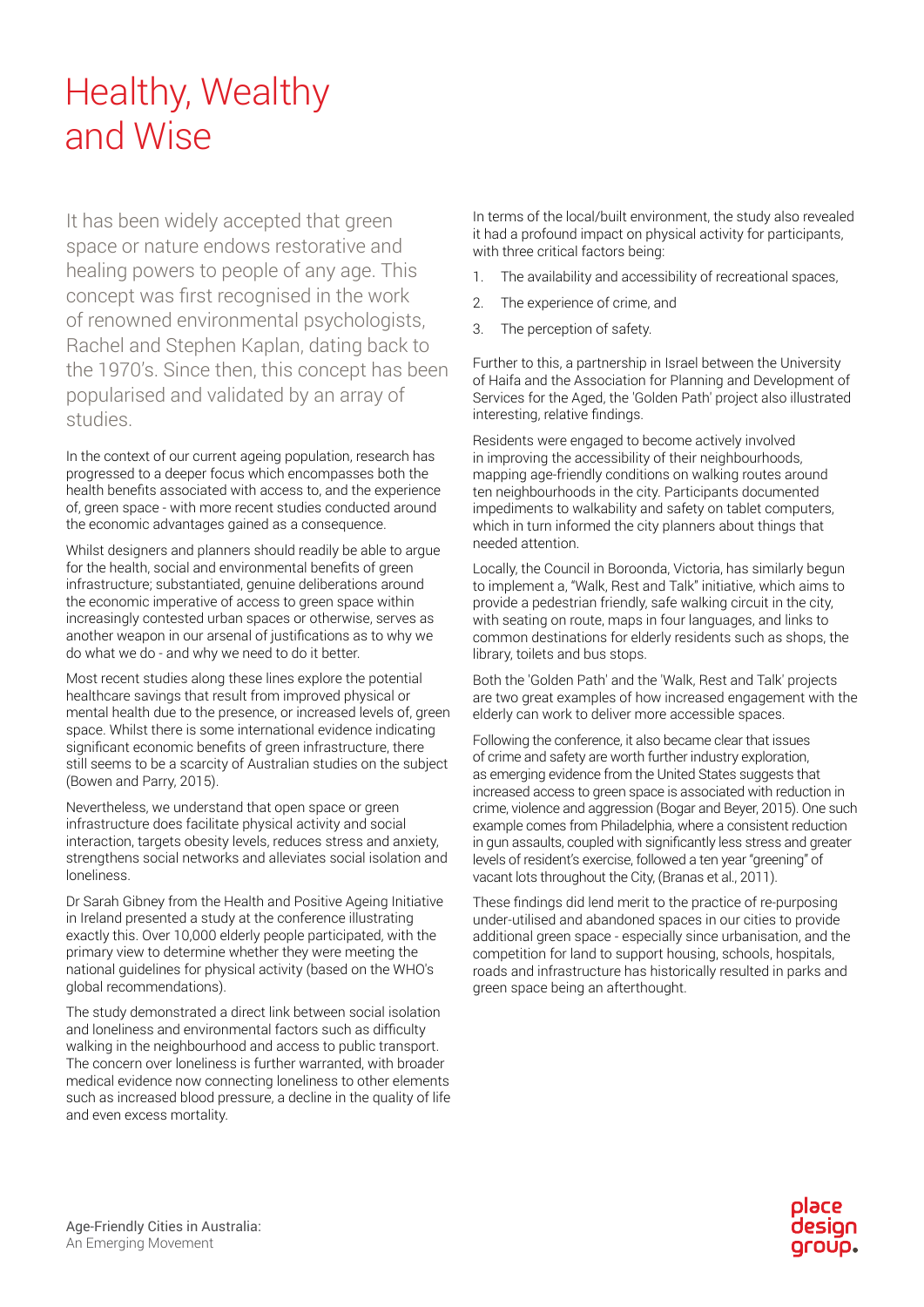### Jack-in-the-Box Green Space

For some of us, it wasn't so long ago when the only thing that "popped up" was an unsettling clown that exploded out of a small box at the turn of a crank, often to strains of "Pop Goes the Weasel".

Now, in an era of the "pop up" phenomenon, it seems that every time we explore our online networks, particularly those within the design arena, there are ever increasing examples of interventions occurring within our cities that seek to improve our physical environment with greenery and other landscape and built elements.

It's an exciting crusade that is gaining momentum across the globe, alongside an awareness of the value that these unconventional solutions have the ability to add more green space to cities, revitalise areas and contribute to a vibrant street life.

Green roofs, green walls, parklets, pocket parks and the appropriation and greening of carparks, vacant lots, railway corridors, laneways, power line easements and road verges all illustrate these "Jack-in-the-Box" green spaces.

Conversely though, there is also an argument that planning for more parkland may not be the solution to consolidating a network of green spaces in our cities to serve an ageing population. Opportunities to create significant, new green spaces within existing metropolitan areas can be limited, yet Informal Green spaces (IGS) in our cities may be one solution to the challenge of providing access to green space. It serves the dual purpose of better utilising the street verge whilst also being the catalyst for more basic improvements within our existing streets.



*Space: Comparison of Quantity and Characteristics in Brisbane, Australia and Sapporo, Japan, Environmental Futures Research Institute, Griffith School of Environment, Griffith University, Queensland.* 

Surprisingly, Brisbane's IGS areas (outside parks; reserves; tenured allotments, etc. with existing vegetated cover) makes up around 6% of the land use in the urban core study area (a 10km x 10km grid), contributing 14% to the city centre's total green space, (Rupprecht and Byrne, 2014). The street verge represents approximately 80% of all IGS in Brisbane; whilst over 80% of all forms of IGS were accessible or partly accessible.

This particular volume of informal green space suggests it could play an important role for residents' recreation and nature experience because it substantially increases the amount of potentially available green space to supplement parks and conservation areas and because it is highly accessible. Issues around management, stewardship, maintenance, land use and tenure, site history, the urban context, use and regulation can therefore be considered as potential obstacles to the recognition of IGS as a legitimate part of the open space network.





*Source: https://nextstl.com/2014/07/clayton-parklet/ Source: http://designapplause.com/parklet-sf-audi4/*



Age-Friendly Cities in Australia: An Emerging Movement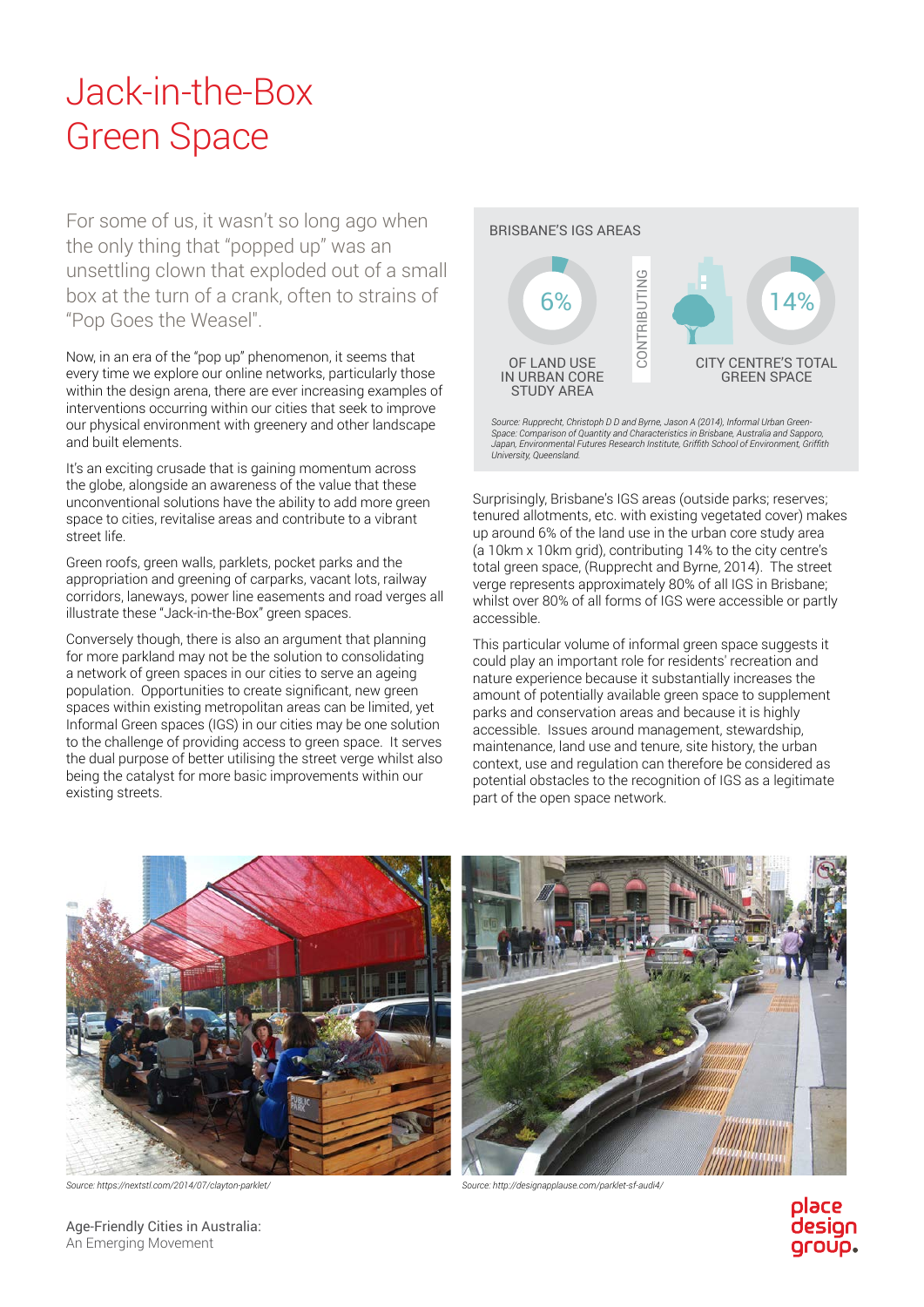#### Panacea Parks

Language was also a point of discussion at this year's conference, with some speakers referring to concepts of, "healthy cities" and "healthy parks" - rather than, "age friendly" in a purposeful attempt to combat ageism, discrimination and a reluctance to fund programs.

This shift in industry rhetoric also reflects a broader influence of 'age friendly' design principles, to the benefit of people across all generations, although it is still important to note that the impact of built environments will still affect individuals differently, depending on factors such as gender, ethnicity or level of education.

Landscape architects and urban designers should be at the forefront of these factors when designing and delivering parks and open spaces to ensure they are flexible, robust and intergenerational. Contemporary design theories, with their origins linked to the influential works of Kevin Lynch, Allan Jacobs, Ian McHarg, Jane Jacobs and the like, encompass a number of key principles that may offer a panacea to good park design within the "healthy city". Such principles include familiarity, walkability, legibility and wayfinding, distinctiveness, accessibility, sense of place, useability, comfort, safety, robustness and sustainability.

In providing elements for comfort in a parkland for an ageing community (such as public toilets, shaded seating areas, covered pathways, sheltered bus stops, heated seating, air conditioning stations, covered parking areas and seats with back support or arm rests), we are ensuring a much more inclusive purpose is achieved being that the broader population also benefits from the comfort these elements can afford.

Achieving safety, as an aforementioned principal for good aged friendly design, through the promotion of surveillance into a park via clear sightlines and vistas, as well as keeping pedestrian paths separate from bike paths can both be great measures to enhance park safety; whilst frequent pedestrian crossing points with audible and visual signals, reduced vehicular traffic speeds and extended pedestrian crossing times also make it easier for seniors to simply and safely cross the road.

A more universal design approach presents added benefits for those of us in the community who have ever crossed a busy road with multiple children, or pushed a pram whilst walking a dog on lead; operated a wheelchair or crutches; or wearing three inch heels. In any of these cases, there is a clear benefit

to the simple addition of extended pedestrian crossing times.

When it comes to truly good design for all members of the community to enjoy regardless of age, landscape architects and urban designers live and breathe accessibility. Walkways, inclined walkways, ramps, step ramps, kerb ramps, landings, handrails, grab rails, kerb rails, tactile ground surface indicators - we know our way around AS1428 (The Australian Standard on Design for Access and Mobility) - and we should not be afraid to use it!

We should be designing generous pathways. We should avoid, or provide alternatives to stairs if we can. Our pavement selections should be cognisant of slip resistance, glare and luminescence with a smooth, even finish.

In practice, we should know our objectives, our limitations, the standards we need to meet, and our non-negotiables. We just need to ensure that the compromises we are asked to make do not adversely impact the people at the heart of our designs.

Across our parks, the facilities that we provide might be colocated or shared across generations. Community gardens, exercise stations, pedestrian paths, picnic tables and BBQ's, seating, dog off leash areas, public art, Wi-Fi and flexible open space are not specific to any age group. There are significant and beneficial outcomes born from the encouragement of social interaction between generations.

Parks, being perfect meeting spots, might include programmed initiatives such as free health checks for seniors, small pet/ companion animal experiences, children / school programs and exercise classes. Parks can also serve as a great place for information dissemination via digital or hard copy noticeboards, community rooms and temporary information stations set up by service providers.

And a final word on maintenance relative to this  $-$  the interventions we undertake in our open space and public realm areas should be considered in light of durability, longevity and maintainability. Asset managers and their role is another very important consideration in great place design for all generations. They need to be afforded the best opportunity to keep these areas regularly maintained, to preserve the amenity and function of these spaces, and to minimise risk as best they can. Carefully considered materials, finishes, plant selection, facilities, services and other elements need to be fit for purpose and realistic, or the space will not be sustainable in the long term.